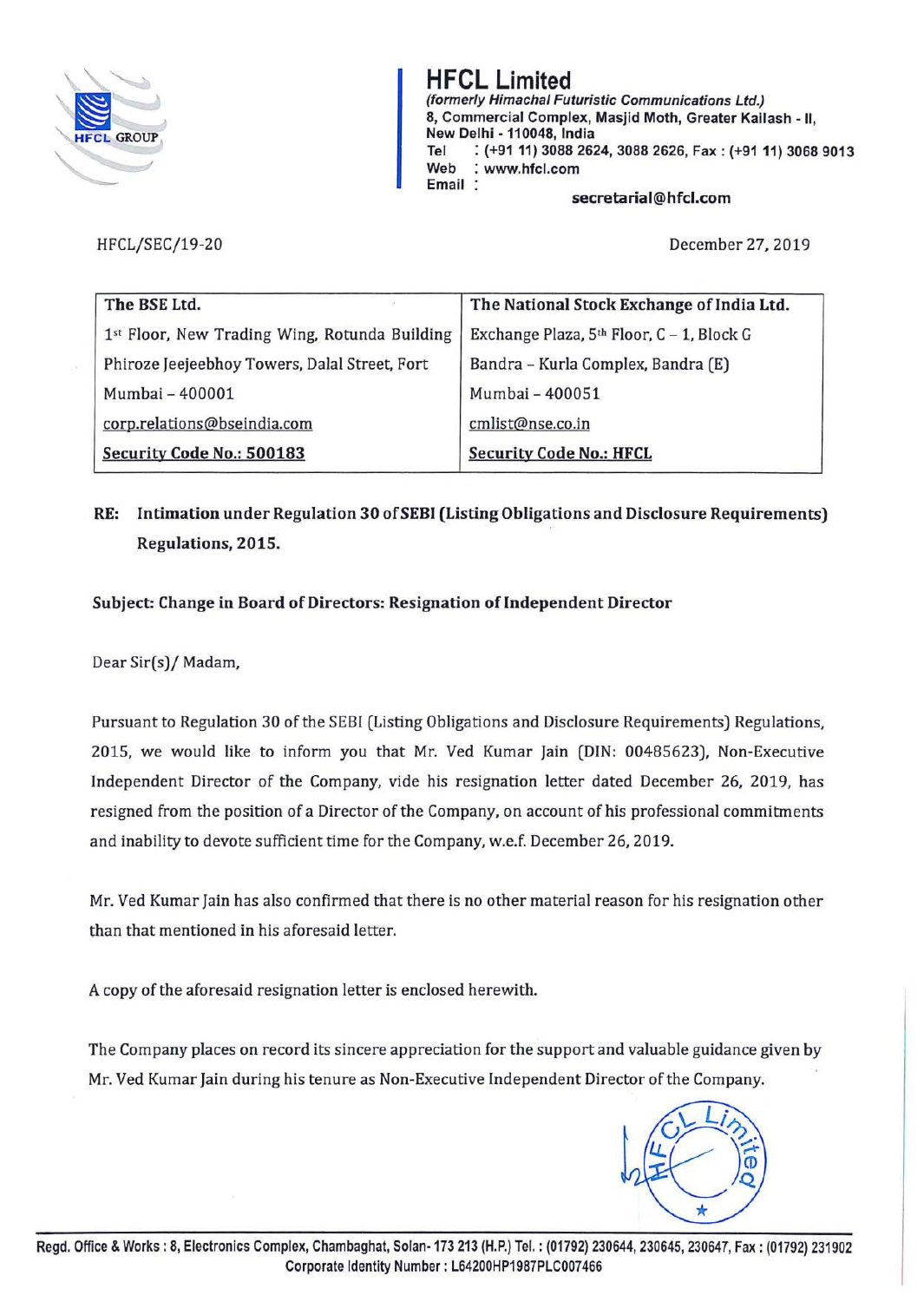

**HFCL Limited (formerly Himachal Futuristic Communications Ltd.)**  8, Commercial **Complex, Masjid Moth, Greater Kailash** - II, **New Delhi** - **110048, India**  Tel : **(+9111) 3088 2624, 3088 2626, Fax: (+9111) 3068 9013 Web** : **www.hfcl.com** 

 $secretarial@hfcl.com$ 

The details as required under Regulation 30 read with para A of Part A of Schedule III to the SEBI (Listing Obligations and Disclosure Requirements) Regulations, 2015 and SEBI Circular No. CIR/CFD/CMD4/2015 dated 9th September, 2015, are as under:

| S.<br>No. | <b>Particulars</b>                                                                       | <b>Details</b>     |
|-----------|------------------------------------------------------------------------------------------|--------------------|
| a)        | Reason for change viz. appointment, resignation, removal, death<br>or otherwise:         | Resignation.       |
| b)        | Date of cessation:                                                                       | December 26, 2019. |
| c)        | brief profile (in case of appointment):                                                  | Not applicable.    |
| d)        | disclosure of relationships between directors (in case of<br>appointment of a director): | Not applicable.    |

We request to take the above information on your records and disseminate the same on your respective websites.

Thanking you.

Yours faithfully, For **HFCL Limited**  *(Formerly Himachal Futuristic Communications limited)* 

÷

Τ **(Manoj Baid)** 

Vice-President (Corporate) & Company Secretary

Encl: Copy of Resignation Letter.